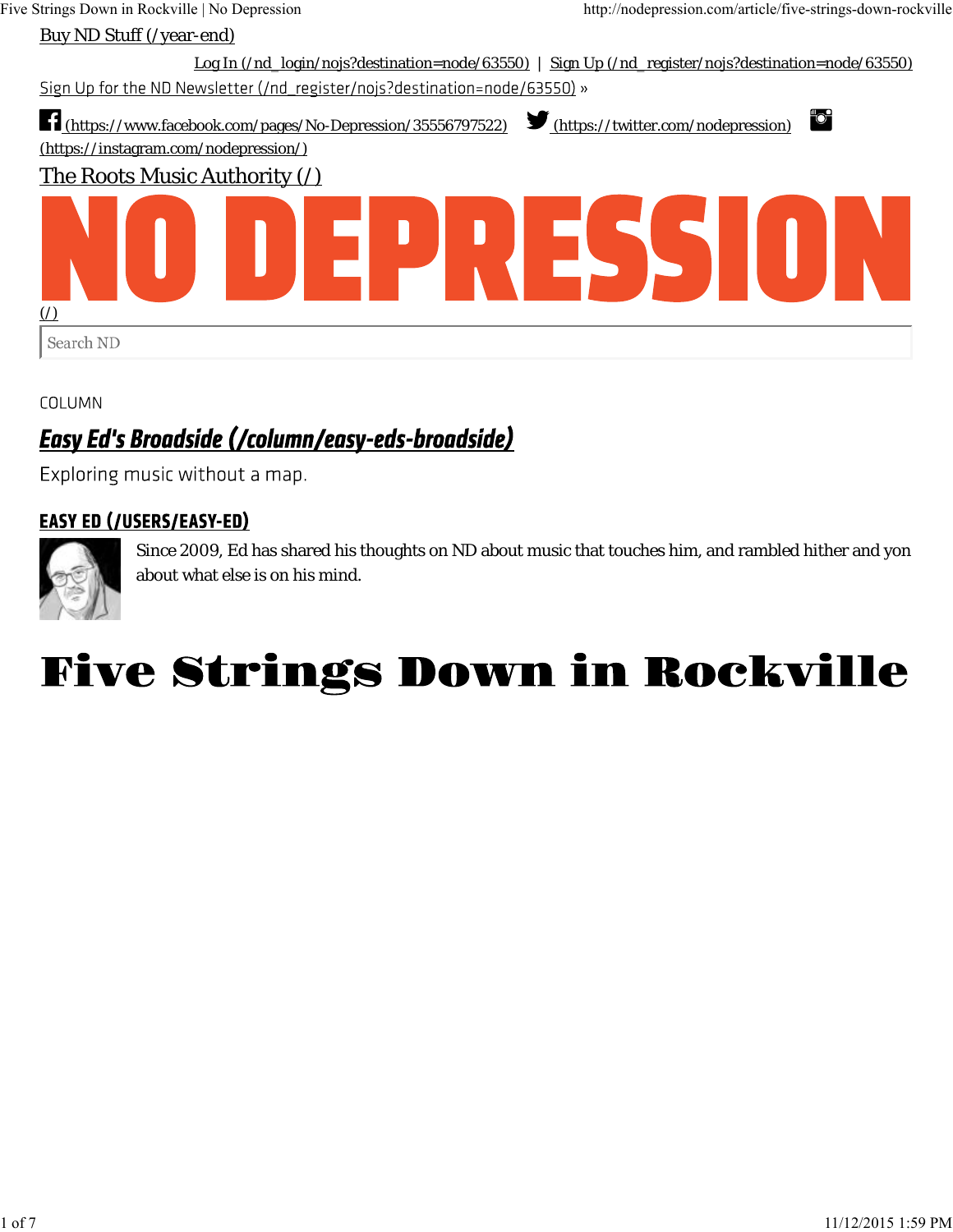

Photo by Michael G. Stewart

HATS OFF TO THE astute reader who will glance at the headline, look at the accompanying picture, and come to the conclusion that the writer is confusing his stringband string-ology. He is not. The man in the hat is Tom Mindte -- a bluegrass musician and the founder/owner of Patuxent Music (http://www.pxrec.com/), home to both a record label and studio. Ignore for a moment the mandolin he's holding, because last year his label released a sweet collection of banjo-based performances that I keep coming back to like a bowl of peanuts on a bar.

Produced by Mark Delaney and Randy Barrett, both noted players in their own right, *The Patuxent Banjo Project* brings together 40 regional players from the Baltimore-Washington corridor, an area rich in bluegrass history and tradition.

Rockville is the county seat and home to over 60,000 people. It has the state's largest Chinese population and is the area's center for Jewish culture and religion. I'll also mention that the town has two women's flat track roller derby teams: the Black-Eyed Suzies and the Rock Villains.

More to the point, back in the mid-1940s, the entire area became a destination for the rural folks who lived in the Appalachian and Piedmont regions of the Virginias, Carolinas, and Tennessee. Attracted by job opportunities, the people brought the music from the hills with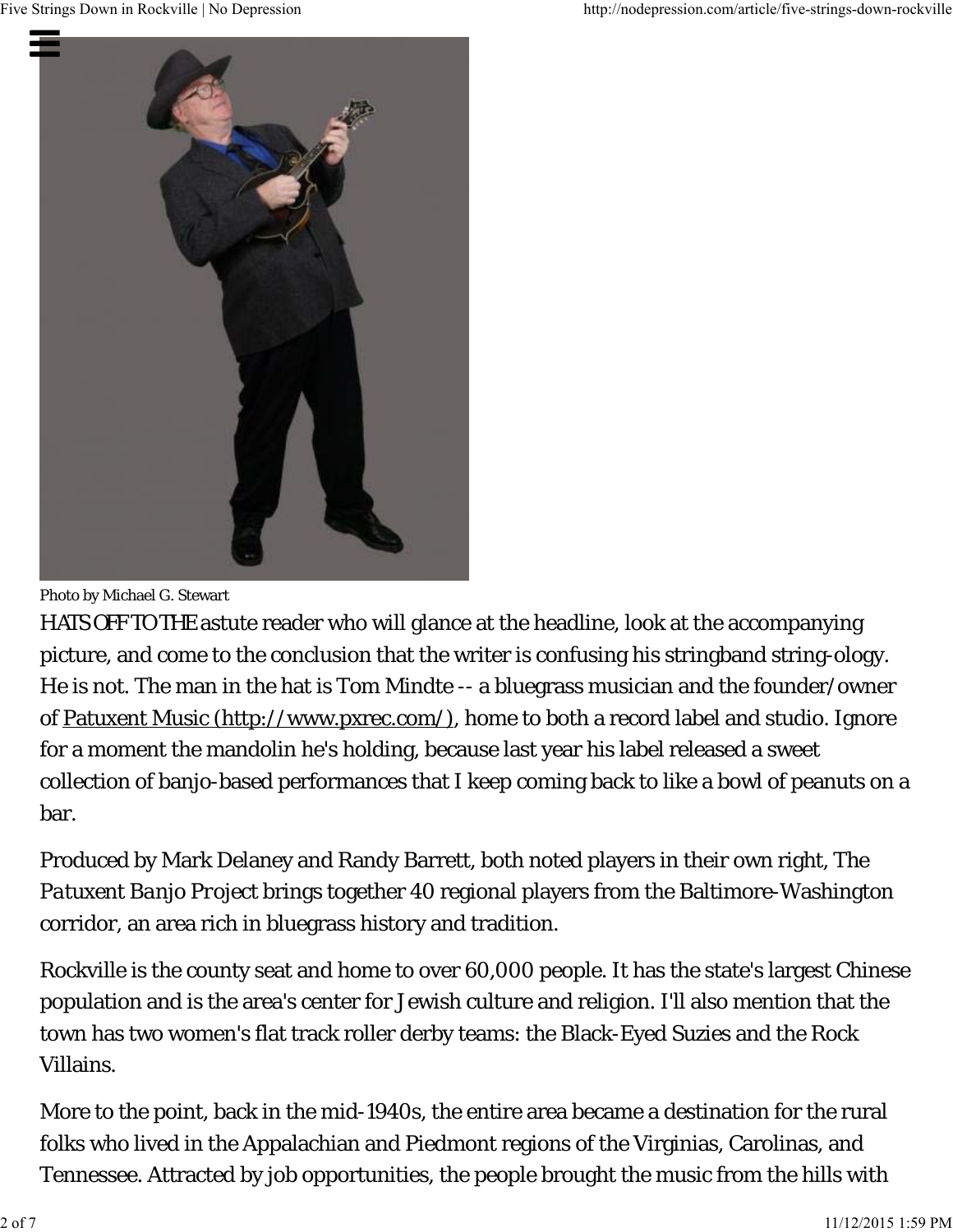#### $\mathbf{m}_{\text{em}}$ . Five Strings Down in Rockville | No Depression http://nodepression.com/article/five-strings-down-rockville

Country music historian Ivan Tribes has written detailed notes (http://www.pxrec.com /p2 Patuxent Banjo project.html) for the banjo project, attesting to how the "barroom bluegrass" scene came about, and citing the ease of travel north to Philadelphia and south to Richmond to play at country music parks, festivals, and quite a number of bars and venues. Tribes notes key players such as "Buzz Busby, Benny and Vallie Cain, Bill Harrell, and Earl Taylor. Others," he writes, "were known by collective names such as the Bluegrass Champs, Rocky Mountain Boys, Shady Valley Boys, Pike County Boys, and — perhaps best known of all from 1957 forward — the Country Gentlemen."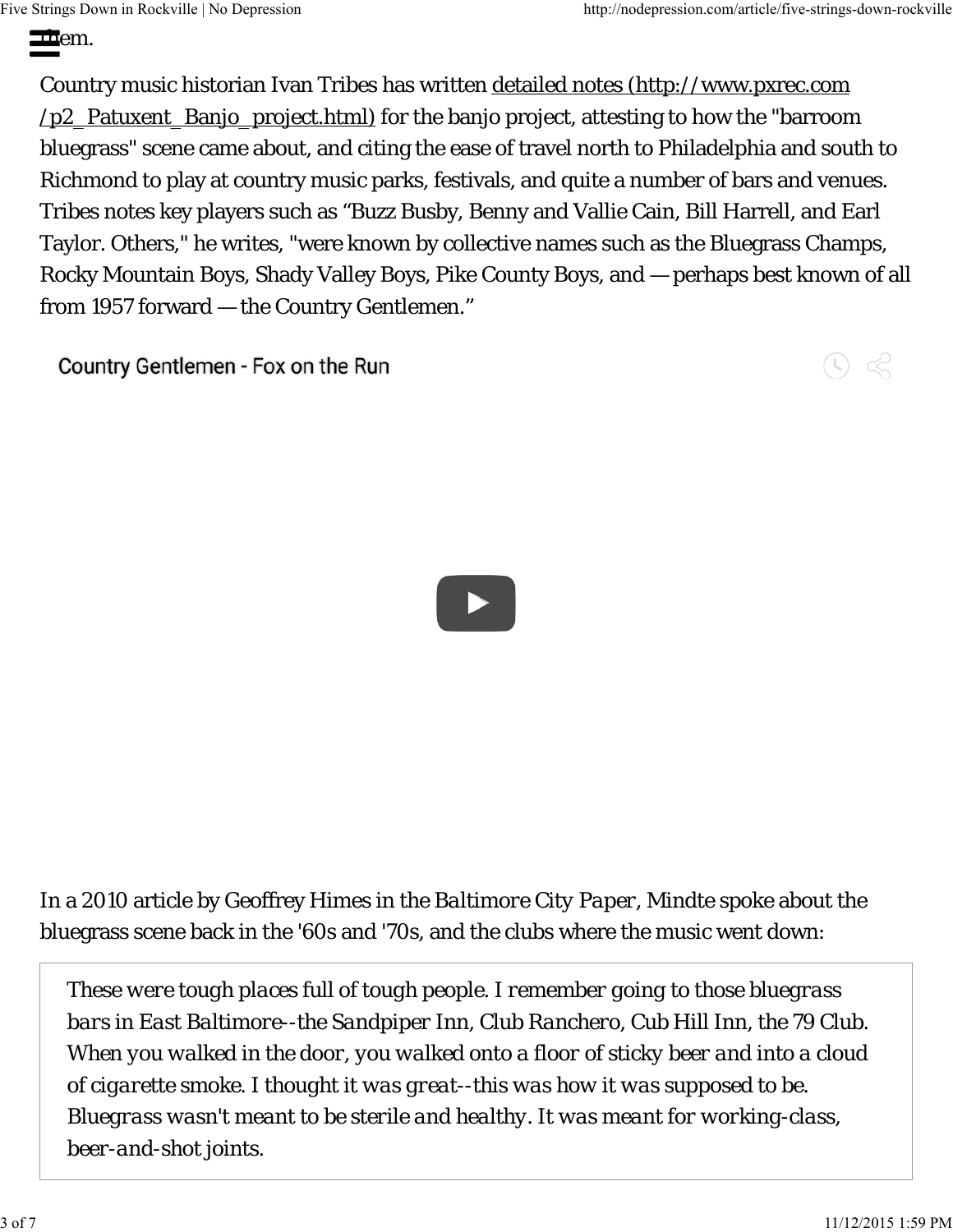Patuxent Music began back in 1995 when Mindte recorded fiddler Joe Meadows, who worked with the Stanley Brothers and Bill Monroe, and brought the record out himself the following year. Next up was a blues record in the Piedmont style and his catalog soon expanded to include jazz, old time, swing, and country. With string bands being his primary interest, he has focused both on musicians with long careers, such as members of the Stoneman family and Frank Wakefield, as well as the younger players. Nate Leath from Old School Freight Train has released a number of albums on Patuxent; his *Rockville Pike* album features a 16-year-old Sarah Jarosz and 14-year-old Tatiana Hargreaves.

 $\circledcirc$ 

No One Knows my Name



*The Patuxent Banjo Project*, which led me down this path of discovery, is a two-disc set with 40 tracks and a 40-page booklet. Some of the Baltimore/Washington musicians you might already know include Bill Emerson, Eddie Adcock, Walt Hensley, Chris Warner, Tom Adams, Dick Smith, Keith Arneson, Murphy Henry, Kevin Church, Roni Stoneman, and Mike Munford. Richard Thompson (not that one, the *other* one) from *Bluegrass Today* (http://bluegrasstoday.com/the-patuxent-banjo-project/) breaks down what you can expect to hear.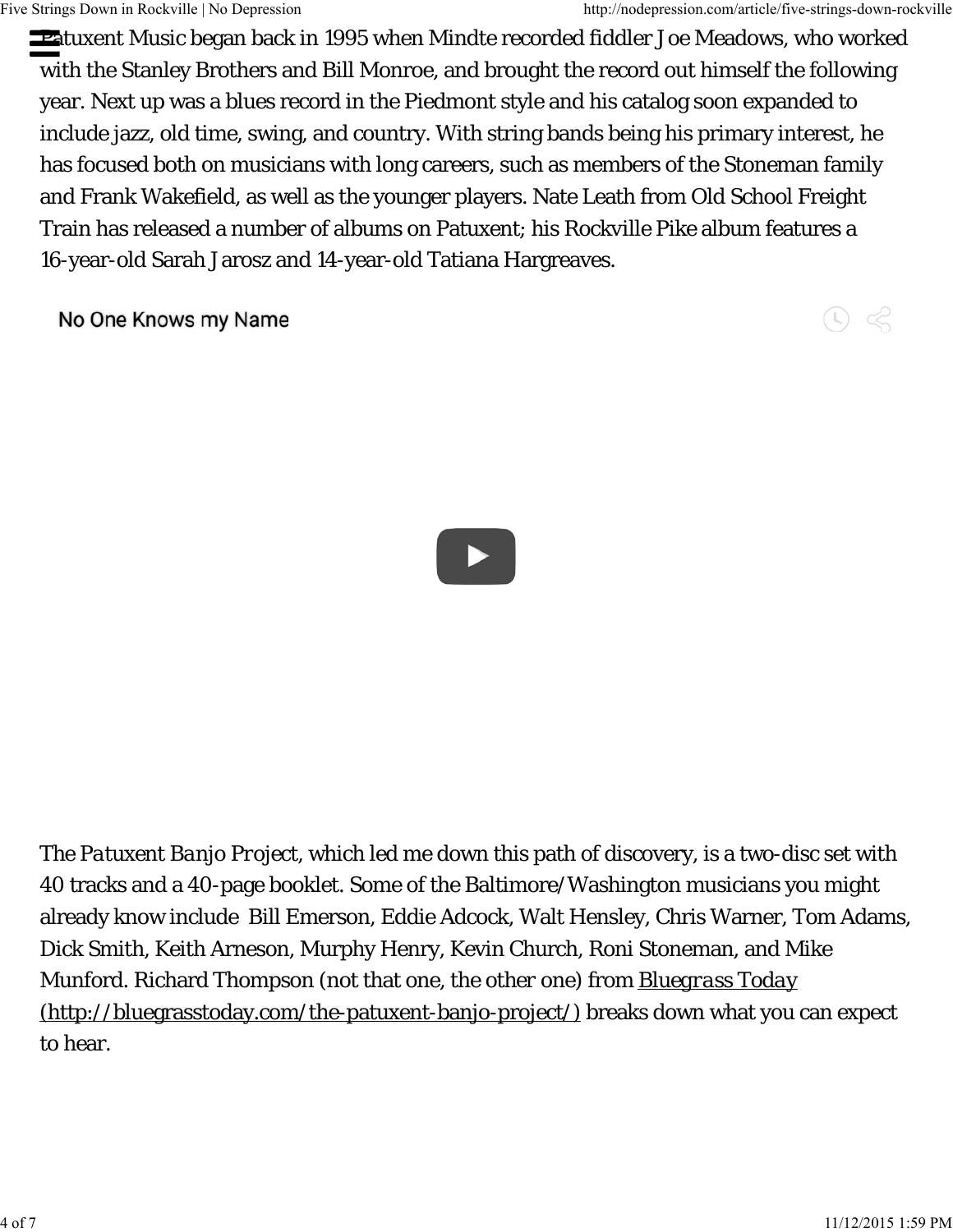Not only are there variations of three-finger banjo playing, old-time, there are two banjo/fiddle duets, a classical piece and a couple of twin banjo numbers, one of which features cello-banjo. All of which adds up to a major audio documentation of a versatile instrument.

Back on Father's Day in 2013, I bought a five string banjo in Beacon, New York, the home of Pete Seeger. It seemed like the right thing to do, given his recent passing earlier that year. I got it from David Bernz, who produced of some of Pete's last albums and who also runs Main Street Music with his son. Trying to teach myself how to either clawhammer or three-finger roll the darn thing was useless, and I've since settled on a two-finger early fingerstyle method from the 19th century. Most of the time it hangs on my wall, but *The Patuxent Banjo Project* has been inspiring me to try a little harder. More importantly, it's carrying on an American roots music tradition to a new generation of players. Five strings down in Rockville. Hallelujah.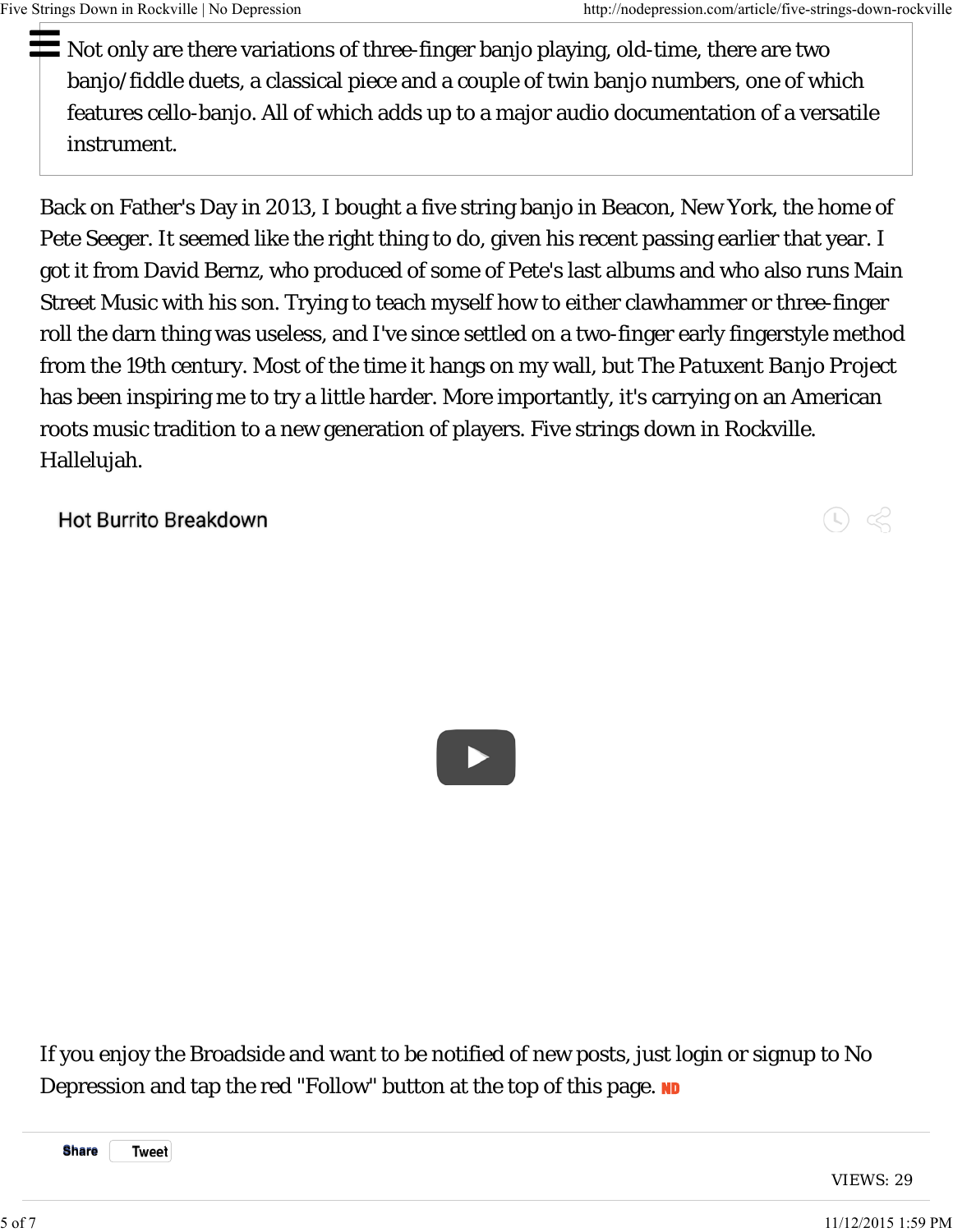Five Strings Down in Rockville | No Depression http://nodepression.com/article/five-strings-down-rockville



**Log In (/nd\_login/nojs?destination=node/63550) or Sign Up (/nd\_register/nojs?destination=node/63550) to comment**





**12 NEW TRACKS** PRODUCED BY ALISON KRAUSS

Check it out » (/fresh-track/firefly)